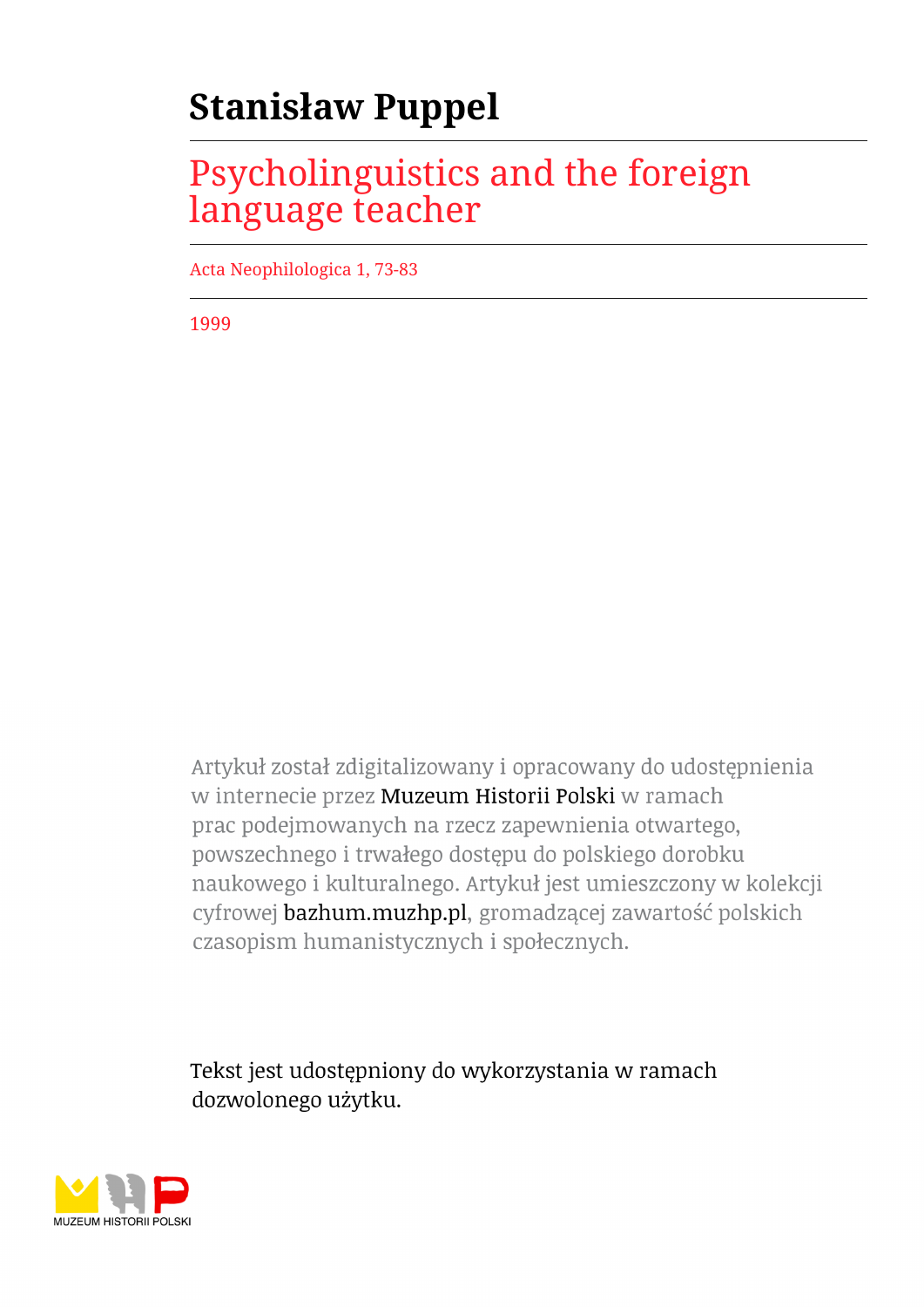Stanisław Puppel Instytut Filologii Angielskiej UAM w Poznaniu Katedra Filologii Angielskiej UWM w Olsztynie

## **PSYCHOLINGUISTICS AND THE FOREIGN LANGUAGE TEACHER**

. The tasks of the psychologist, then, divide into several subtasks. The first is to discover the innate schema that characterizes the class of potential languages - that defines the ''essence" of human language... The second subtask is the detailed study of the actual character of the stimulation and the organism-environment interaction that sets the innate cognitive mechanism into operation".

(Chomsky, 1968:88)

"Deprivation of contact between mother and newborn has effects upon the latter which may be permanently crippling socially".

(Count, 1973:85)

...A student can become proficient only by degrees. Therefore a student needs someone to guide him, admonish him, and correct him".

(Comenius, 1648; quoted in Kelly, 1969:274)

#### **1. Introduction**

First language acquisition does not take place in a social vacuum. On the contrary, the primary caretakers are usually around and are quite naturally more than busy attending to the child's linguistic and social development. The caretaker's assistance with the child's progression from the initial pre-linguistic stage to the linguistic stage of communicative ability, no matter how conscious it appears to be,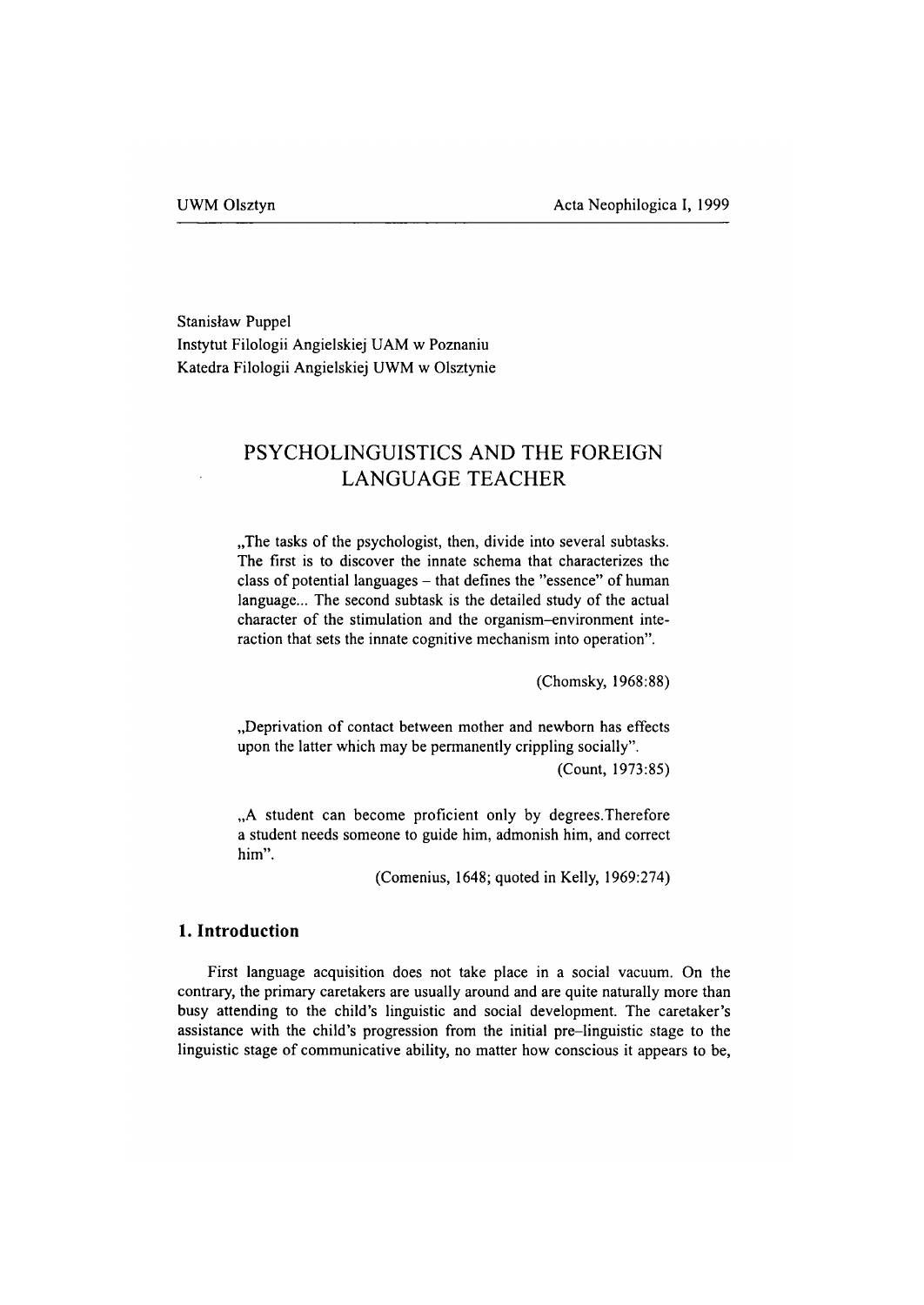is an especially noteworthy phenomenon due to its natural pervasiveness, particularly within the primary caretaker (mother)-infant dyad. The two rather central questions that emerge at this point are the following: (1) Are the caretaker's linguistic 'interventions' advantageous to the child's development of linguistic skills, and (2) How advantageous do they happen to be? In order to answer these questions, at least partly, I would like to offer a brief review of some of the relevant literature on the subject of primary caretaker-infant linguistic and social communicative interaction and its subsequent impact on the development of the child's linguistic competence and communicative abilities. The conclusions which follow the review make it possible to propose an approach to first language acquisition process according to which the role of the caretaker as linguist who provides the necessary environmental input is properly highlighted. What is more: the caretaker is regarded as part of the natural-occurring socio-linguistic milieu in which to guide the development of the child's linguistic competence. Subsequently, it is only in this context that it may become possible to elaborate on the role of the teacher as an 'enforced linguistic caretaker' of sorts in institutionally-based second and foreign language learning process and thus view his/her role in it as constituting a part of the artificial and enforced (therefore unnatural) socio-linguistic milieu in which the social (i.e. teacher's) impact on the acquisition of a second language is self-evident but perhaps not as pervasive as the caretaker's role in first language acquisition. Obviously, the division of the social milieu into the natural and unnatural ones must be supplemented by the genetically predetermined potential of the human learner for language.

In recent psycholinguistic debates on the seeming balance between whatever potential for language is innately present in the child (nature) and the pressures of the environment (nurture) concerning the process of first language acquisition, the pendulum seems to have swung in the direction of the former thus giving rise to a research orientation which may be conventionally termed 'preformationalism' (cf. Bates and Elman, 1993). According to the preformationalist view, whatever changes occur in the child's linguistic behaviour are attributed either (a) to the natural maturational process whereby the genetically predetermined potential reaches its adult capacity according to some kind of biological timetable (cf. Borer and Wexler, 1987; Newport, 1990), (b) to the release and subsequent enhancement of the inborn potential for language by some kind of environmental 'trigger' (e.g. due to the linguistic interventions on the part of the caretaker), or (c) to the process of internalization of preformed solutions which defines the child's continuing attempts at obtaining optimal solutions of linguistic problems through social interactions or through what Bickerton (1990) has termed 'negotiating the environment'.

The approach expressed in (a), which has been largely inspired by Chomsky's writings and which we may conveniently refer to as the 'maturation hypothesis', has been expounded in Hyams (1986), Roeper and Wiliams (1987), and Lightfoot (1989, 1991, 1994). The approach expressed in (b), which is cast in the Gibsonian framework (cf. Gibson, 1969, 1991), has been referred to as the 'competent infant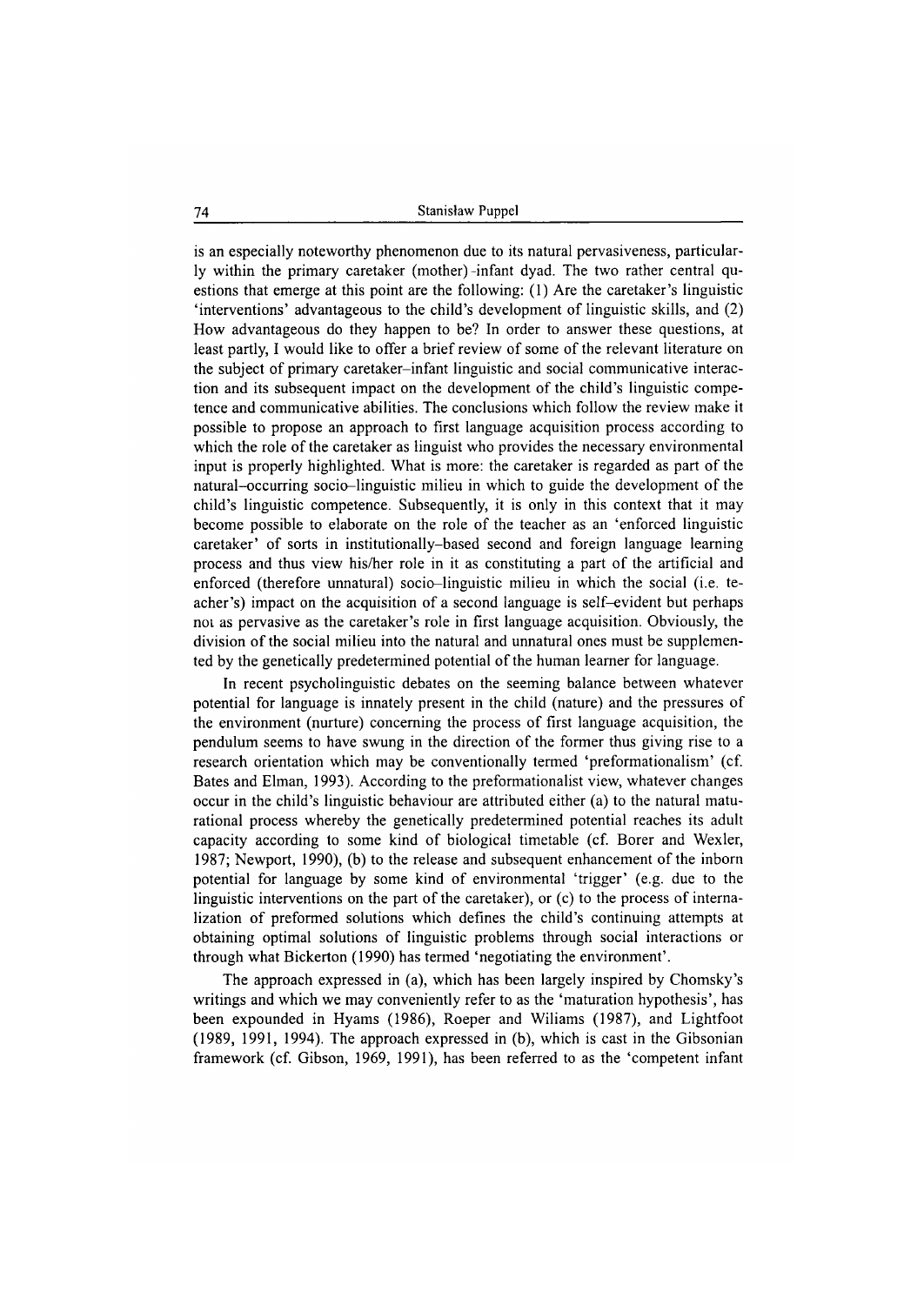movement' and has been described in detail in Baillargeon (1987, 1992) and Baillargeon and de Vos (1991) as well as in Spelke (1985, 1990, 1991). In turn, the approach expressed in (c) has been inspired by the neo-Vygotskian perspective which emphasizes the significance of social interactions for bringing to the fore the uniquely human traits in the child's behaviour. The neo-Vygotskian perspective is outlined in Bruner and Sherwood (1976), in Wertsch (1983) and in Rogoff (1990). The common theme in the aforementioned approaches is the contention that everything that is really of importance in the process of first language acquisition as an ultra-stable system of communication is already present at the beginning of the process. In brief, it has been preformed.

In the currently dominant preformationalist/nativist perspective, learning appears to be a process which requires the application of rules to inputs of some kind (handling the data), and in which the rules are additionally assumed to inhere in the child's cognitive system. Subsequently, the very process of learning is understood as a process of hypothesis making and hypothesis testing in which a set of hypotheses are tested by the learning subject against the data and where the learner applies an algorithm for deciding which hypothesis fits the data in the best possible way (socalled 'goodness of fit' procedure). At the same time, the nativist orientation requires that both the hypotheses and the algorithm be predetermined and that the development of language be understood as an innately guided process (i.e. according to some internal scheduling) of problem solving. Although problem solving by very young infants (i.e., in the early phases of human ontogenesis) generally cannot be likened to problem solving by adults in that in the former group learning as problem solving is part and parcel of ontogenesis, the very nature of the problem solving strategy remains the same in the human species. One may venture to say that it consists in 'moving' through a series of reactions (or single psychological acts), that is, in taking off from some initial state and moving towards a final (i.e., steady) state. In the growing and developing child, the process of developmentally-oriented problem solving constitutes the essence of the maturational and developmental sequence of first language acquisition, whereas in adult problem solving the maturational factor is not present. One should also add that in the preformationalist perspective, the role of the caretaker as 'competent adult' appears to be a subsidiary one in child first language acquisition in the sense that the adult serves to trigger the otherwise self-centred problem-solving learning process rather than viewing the adult's role as accompanying the child in his/her linguistic development in compliance with a strict scenario of steps in which the caretaker's linguistic assistance constitutes an indispensable and significant component.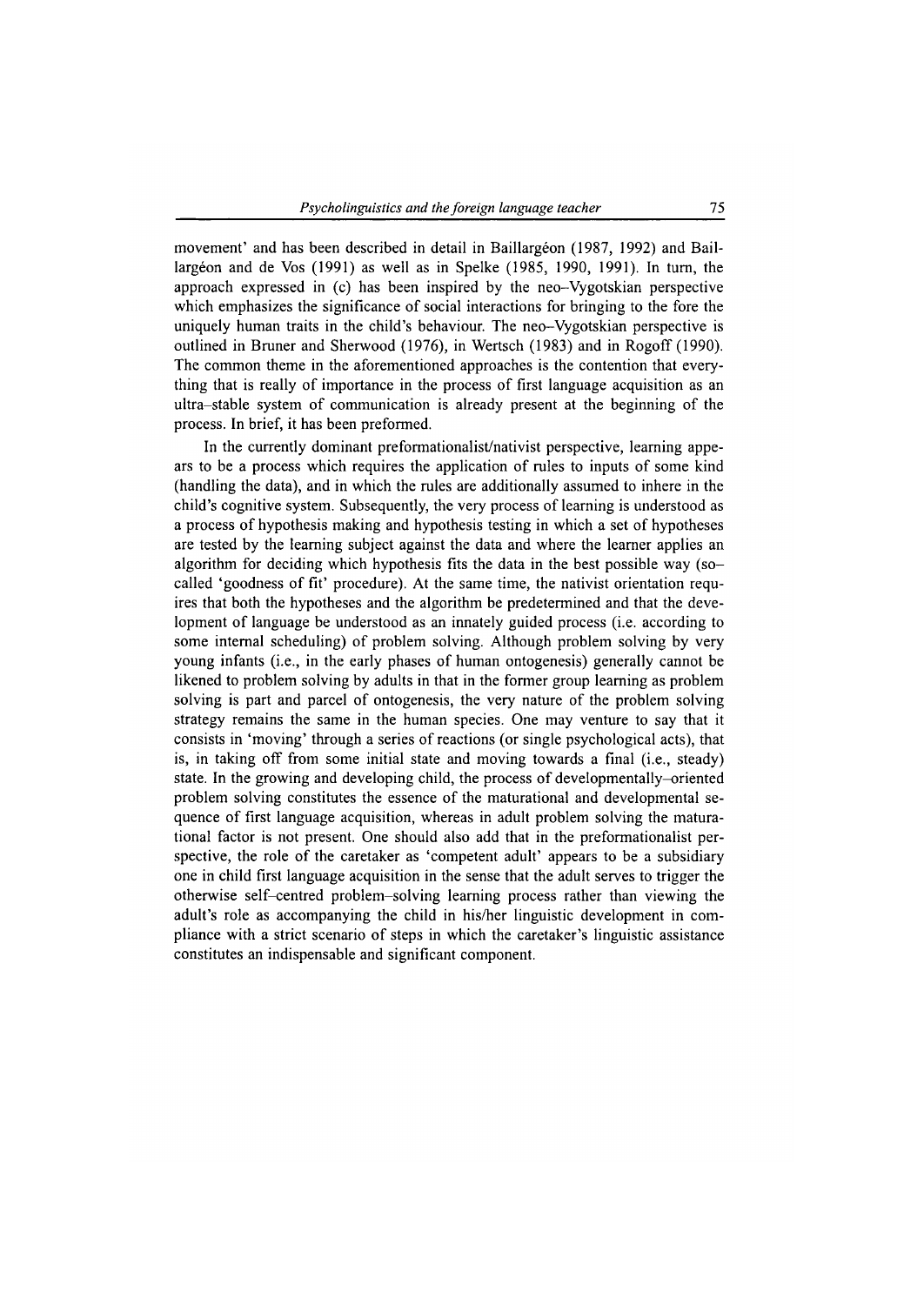### **2. Role of the primary caretaker in inducing favourable pre-Iinguistic and linguistic behaviour in the child**

Despite the current general insistence on the importance of what is genetically predetermined in young infant's first language acquisition in the problem solving perspective, evidence has accrued to the effect that the role of the child's immediate environment in first language acquisition, most notably personified by the primary caretaker(s), appears to be decisive in bringing about and accelerating socially favourable changes in the child's general behavioural repertoire, and in language behaviour in particular. Indeed, the evidence accumulated to date provides a stimulating and unequivocal picture of the primary caretaker's presence as a significant and positive factor in first language acquisition. This has been emphasized both in developmental psychological studies (cf. Bell, 1970; Gross, 1985; Bradley et al.; 1989, Sroufe et al., 1996) as well as in specific (i.e. pertaining to the direct impact of caretakers) first language acquisition studies (cf. Lewis and Freedle, 1973; Bateson, 1975; Ellias et al.; 1986, Ginsburg and Kilboume, 1988). In addition, it must be emphasized that researchers have long maintained the view that, although the caregivers' impact upon shaping the behaviour of their children is decisive, the children in turn do influence their parents' behaviour (cf. Bell, 1968; Bell and Harper, 1977; Bateson, 1976; Bandura, 1986). These bi-directional effects have been termed ''reciprocal determinism" by Bandura and have served as the basis for the formulation of a so-called "transactional model" of caregiver-infant interaction (cf. Sameroff and Fiese, 1989). The model asserts that a new bom child enters the primary social world (i.e. the family system) with a set of innate predispositions, cognitive, linguistic, and social, and gets involved in a subtle transactional child-parent play as a result of which the child's behaviour gradually changes. This happens due to the parents' influences and due to a progressing maturation process. The final outcome of this reciprocal and transactional process, in which the parents influence the child and the child influences the parents, is an establishment in the child of a coherent cognitive system, a functional linguistic system of communication, and a more solid basis for further social interactions. In other words, the transactional process in which the child is actively involved, with cycles of mutual influences which have not been strictly planned, tends to exert a demonstrable influence upon the child's future social and cognitive successes or failures, upon the child's future expertise as a fully mature cognitive-linguistic-social agent. One may say that a successful establishment of a conceptual-executive basis in the ultra-stable system of linguistic communication appears to require the child-caretaker intercommunication through reciprocal exercising of a code shared (to an increasing degree) by the child and the adult(s). During this process, there occur negotiations between what one may call the child's and the adult's *Umwelts* (cf. Uexkiill, 1934); the two parties reciprocate by using the same code, though the complexity of the code used by both is not comparable. In addition, the positive or negative outcome of these transac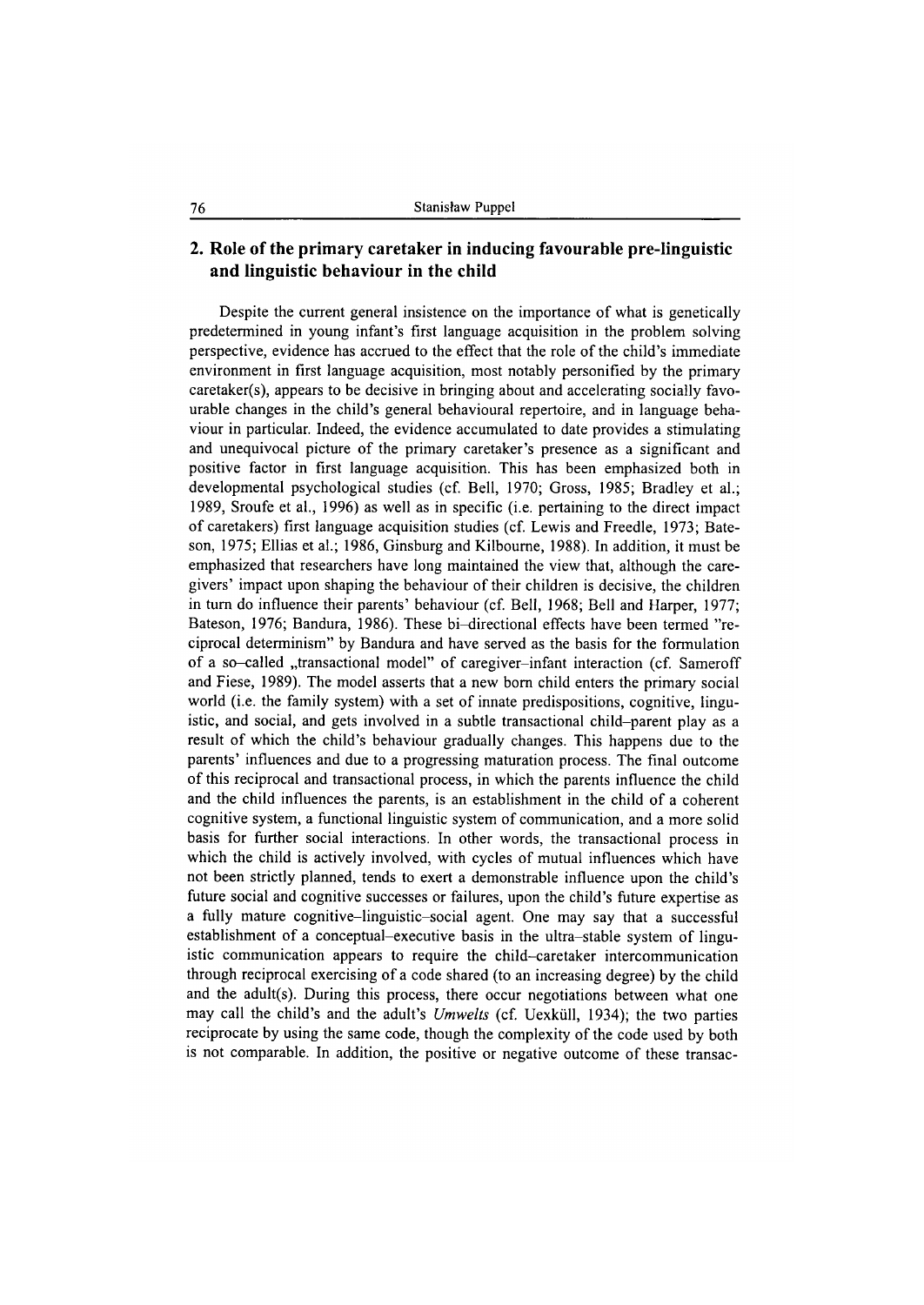tions (i.e. family harmony versus family discord) tends to perpetuate itself, as has been demonstrated by some studies (cf. Elder et al., 1986; Simons et al., 1991). The unquestionably positive side of the transactional process, evidenced in these and similar studies, on the one hand allows one to answer the two questions posed at the beginning of the paper in the positive, and is an especially noteworthy feature which may be used in a critical evaluation of the traditional role of the teacher in foreign language teaching, on the other.

Drawing on the positive influence of the primary caretaker on the acquisition of first language and related behaviours, one is ready to postulate that the caretaker(s) should be granted the status of a factor which plays a clearly stimulating role in this process. Subsequently, any psycholinguistic research focusing on the problem of first language acquisition should consider the impact of a naturally "friendly" adult caretaker environment stimulation on the acquisition of the first language as overly positive. Moreover, the positive effects of the caretaker's presence should be opposed to the negative effects of the lack of adult caretaker simulation in the process of first language acquisition. This has been attested by reports on such languagedeprived individuals as Genie (Curtiss, 1977, 1981), the wild boy of Aveyron (Itard, 1962), or Casper Hauser (von Feuerbach, 1833). The nature of the "friendliness" of the primary caretaker in the development of the child's motor, pre-linguistic and linguistic skills has not been defined precisely. However, drawing on research work carried out to date one may contend that some of its more conspicuous indicators comprise the following:

- the adult's constant readiness to get involved in gestural-vocal exchanges (i.e. transactional interactions) with the child,
- the adult's readiness to elicit the child's responses,
- the adult's reliance on total physical and communicative framework of these interactions,
- lack of any strict scenario with regard to the kinds and number of steps that should be taken in order to get the interaction going,
- the adult's readiness to accept the child's attempts at exploring and producing a variety of responses, and
- overall lack of expectations concerning the net effects of primary caretaker-infant interactions on the part of the interacting adult.

An important observation that may be offered at this point is that although no special plan to educate the child linguistically accompanies the adult caregiver, the child is nevertheless exposed to a whole plethora of interactive modes, both verbal and non-verbal for a prolonged period of time, which lead collectively and in maturational sequence to the child's improved linguistic behaviour. The above observation on the basically friendly and temporally protracted nature of the adult-infant transactional and interactional process of successful first language acquisition may serve to emphasize the importance of the primary caretaker-infant dyad in shaping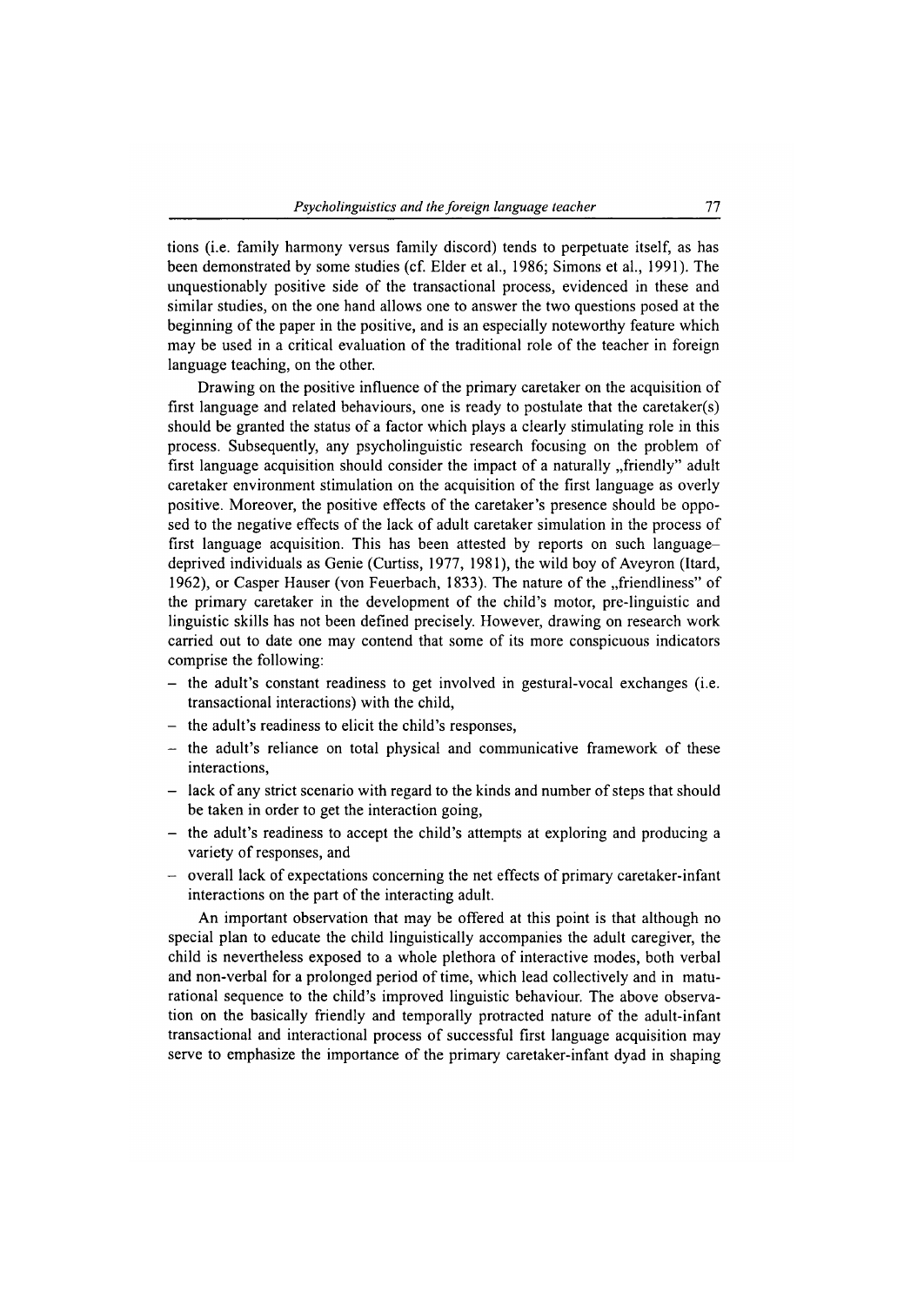up the educational process in general. The process may be viewed as 'apeironic' (from the Greek peiron, the 'indeterminate', 'endless', 'unfamiliar', cf. Johnson, 1995) and following an updating scenario whereby the child's linguistic competence and performance skills are built gradually, with the caretaker's assistance as mediator, from what the child already knows and which, overall, leads to fully adult conceptual differentiation and categorization. The above remarks may be regarded as essentially recapitulating the psycholinguistic findings on the nature of the caretaker-infant link. It remains to be determined whether this link may be applied in dealing with the more formal problem of foreign language teaching viewed in the framework of general education.

#### **3. The traditional model of education: the teacher** *qua* **authority**

The traditional model of education does not resemble the above-depicted interactional and transactional framework. On the contrary, it has always been very clearly goal-oriented. It was already Socrates who expressed the view that the young human mind needs a lot of training, for the 'rightly' trained mind would always turn toward virtue. His distinguished followers, Plato in *Republic,* and Aristotle in *Nicomachean ethics,* also observed that human nature is essentially imperfect and that it is therefore more than desirable that it be assisted in the form of careful education so that its hidden potentialities would be fully developed. This central idea has never been abandoned in Western civilization and in modern times thinkers such as Comenius, Rousseau, or Pestalozzi, to name but the few most distinguished names, provided more than articulate justification for an educational paradigm in which the teacher's presence as a final authority in the process of shaping up the young mind's individual development would be granted utmost importance. It goes without saying that the educational attempts undertaken by the official schooling institutions had been set at directing an individual's development very much in accordance with the adults' (i.e. parents' and educators') expectations. Margaret Mead (1970) would consider this educational paradigm as expressing the so-called 'postfigurative culture' at its fullest. In this paradigm, a growing child is simply considered inferior to adults. Therefore, it appears mandatory to 'mold' the child accordingly by imparting on it the skills and modes of thought and behaviour considered essential by the society. The above constitutes a partly non-apeironic type of education, with a strong focus on the purposiveness and directedness of the training procedure.

The consequence of applying the social dimension to the education of a growing individual is apparent in the socially accepted assumption that there exists vital need for social assistance in developing the young individual's potential to the (socially desirable) fullest. This has automatically exposed the role of the teacher as a 'competent adult' who has been required to provide solutions in a willingful and orderly fashion to young individuals who are, in turn, most naturally confronted by an imminent danger of making unwelcome (and costly) errors. In this sense, the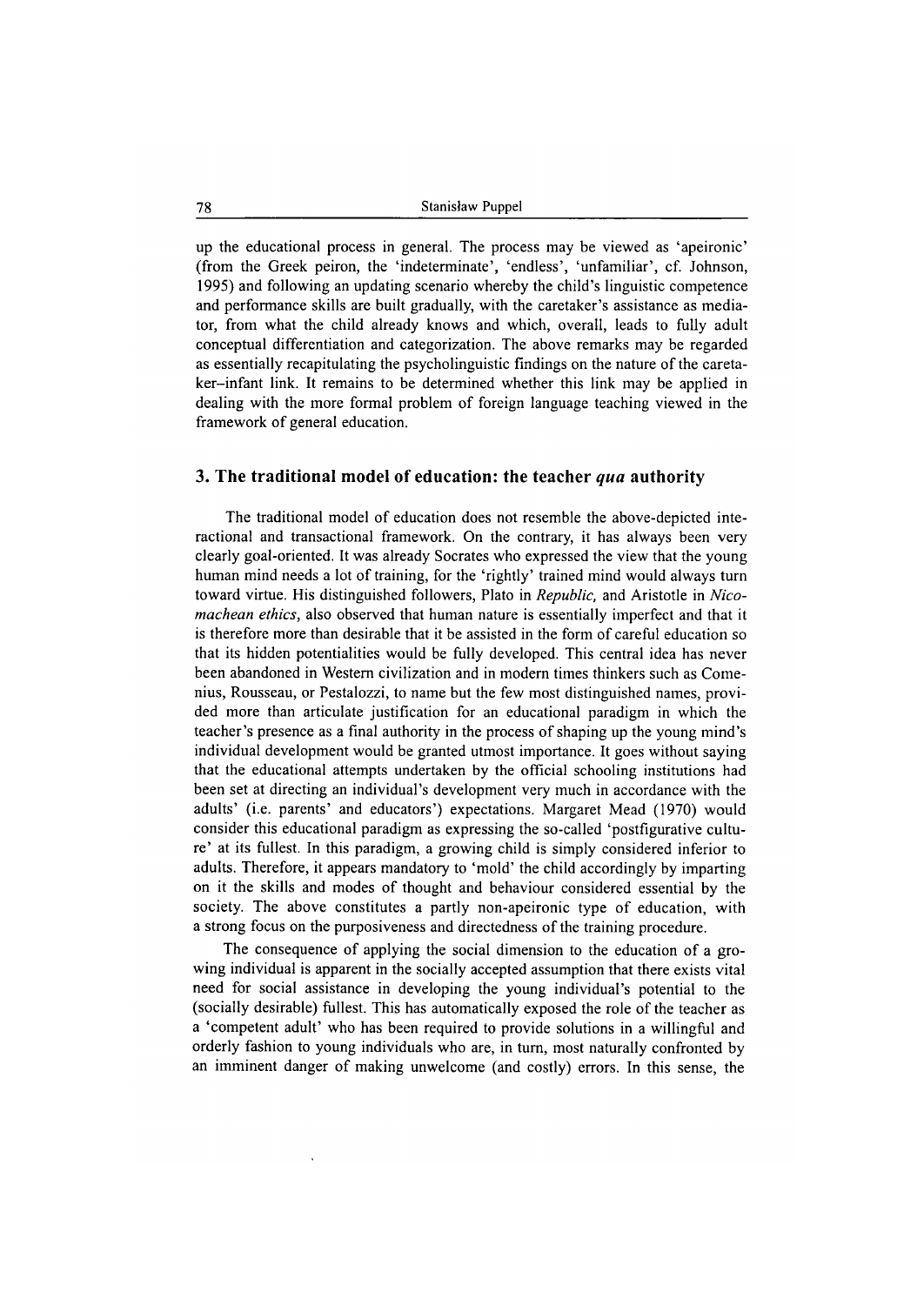presence of the teacher is both inevitable and advantageous, since error making and error propagation, vacillation and backsliding, which are otherwise naturally expected to occur amply in the learning process, are largely reduced. However, it must also be stated clearly that the presence of the 'competent adult' as teacher leads to the establishment of a heteronomous approach to learning, whereby the learner is inadvertently subjected to the power of the teacher who simply epitomizes the omniscience of the institution and who, in the extreme version of this heteronomy, reduces the interactional dimension of the teacher-learner link to the minimum. Needless to say, the heteronomous and non-apeironic paradigm may have a largely inhibitory effect upon the foreign language learner's exploratory potential, though it may at the same time reduce the production and propagation of errors to an essential minimum. At this point the unavoidable implication is that maintaining a high exploratory potential in the learner appears more desirable than maintaining a high monitor for errors in the light of the primacy of the communicative framework. As has been indicated above, this is also the case with the primary caretaker-infant interactions.

### **4. A recent model of general education: the teacher as an attentive by-stander and willing helper**

The traditional acceptance of the educational system in which the teacher's role has been considered pivotal has been challenged by what has been referred to in relevant literature as 'antipedagogical movement' (cf. von Braunmühl, 1975). Within this relatively recent paradigm, a growing child is no longer considered an inferior individual. On the contrary, it has been contended that if the child's overall development is to proceed without any disturbances and harmful side effects, s/he must be given complete freedom with regard to selecting the kind and depth of knowledge a young learning individual wishes to pursue, ways of gaining it, as well as determining the speed of learning. Put simply, it has been postulated that the child must be transferred from the heteronomous educational system and placed in an autonomous system in which the learner's self-determination is accorded the most essential role. That is, the learner must be taken from a system that basically lacks learner autonomy and placed in one which secures full autonomy of the latter. It should be emphasized that this view is consonant with the findings of developmental psychology and psycholinguistics concerning the interactional and transactional nature of the primary caretaker-infant dyad and the positive effects the mediating and assisting presence of the caretaker exerts upon the developing child, especially in the cognitive and linguistic domains.

A similar postulate concerning the amplification of the learner's autonomy was proposed in general learning theory by Joseph Novak (1977) as well as by Holec (1981, 1988) with regard to the narrower field of foreign language learning by both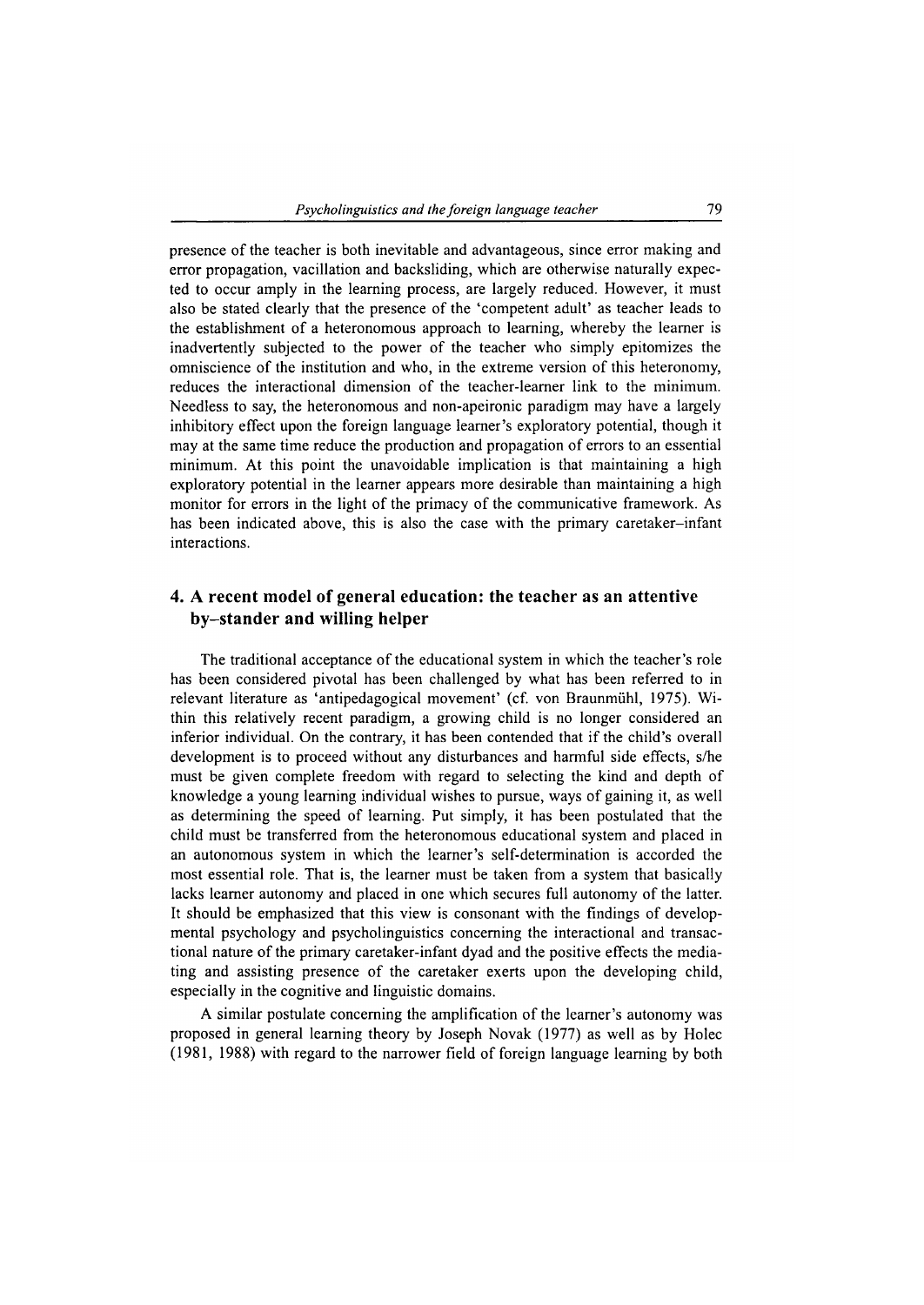children and adults. Obviously, this does not mean that in the new educational paradigm the presence of the 'competent adult' is abandoned altogether. Rather, the teacher is now expected not so much to get involved in a realization of a strict scenario of carefully weighed goal-oriented steps as to elicit (or work out) a solution or a set of solutions from the learner in a friendly and co-operative manner. The teacher becomes an attentive by-stander ready to assist the learner. This is clearly analogous to the predominantly friendly, helping and apeironic nature of the motherinfant interaction described above. In fact, one may conclude at this point that the overall positive effects of the co-operative and transactional nature of the primary caretaker-infant dyad upon the child's cognitive and linguistic development prompt such a change in the educational system as a permanent one.

#### **REFERENCES**

- **Aaronson, D. and R. Rieber. (eds.). 1975.** *Developmental psycho-linguistics and communication disorders. Annals of the New York Academy of Sciences* 263.
- Baillargéon, R. 1987. "Object permanence in three-and-a half- and four-and-a half-month**old infants".** *Developmental Psychology* **23. 655-664.**
- Baillargeon, R. 1992. "The object concept revisited: new directions in the investigation of **infants' physical knowledge". In Granrud, C. (ed.). 265-315.**
- **Baillargeon, R. and J. de Vos. 1991. "Object permanence in young infants: further evidence".** *Child Development* **62. 1227-1246.**
- Bain, B. (ed.). 1983. *The sociogenesis of language and human conduct*. New York: **Plenum Press.**
- Bandura, A. 1986. *Social foundations of thought and action: a social cognitive theory.* **Englewood Cliffs, N. J. : Prentice-Hall.**
- Bates, E. and J.L. Elman. 1993. "Connectionism and the study of change". In Johnson, **M. H. (ed.). 623-642.**
- Bateson, M.C. 1975. "Mother-infant exchanges: the epigenesis of conversational inte**raction". In Aaronson, D. and R. Rieber. (eds.). 21-29.**
- Bateson, P.P. G. 1976. "Rules and reciprocity in behavioral development". In Bateson, P. **P. G. and R.A. Hinde. (eds.). 401-421.**
- **Bateson, P.P.G. and R.A. Hinde. (eds.).** *Growing points in ethology.* **Cambridge: Cambridge University Press.**
- Bell, R.Q. 1968. "A reinterpretation of the direction of effects in studies of socialization". *Psychological Review* **75. 81-95.**
- **Bell, R.Q. and L.V. Harper. 1977.** *Child effects on adults.* **Hillsdale, N. J.: Lawrence Erlbaum Associates.**
- Bell, S.M. 1970. "The development of the concept of object as related to infant-mother at**tachment".** *Child Development* **41. 291-311.**
- Bickerton, D. 1990. *Language and species*. Chicago: The University of Chicago Press.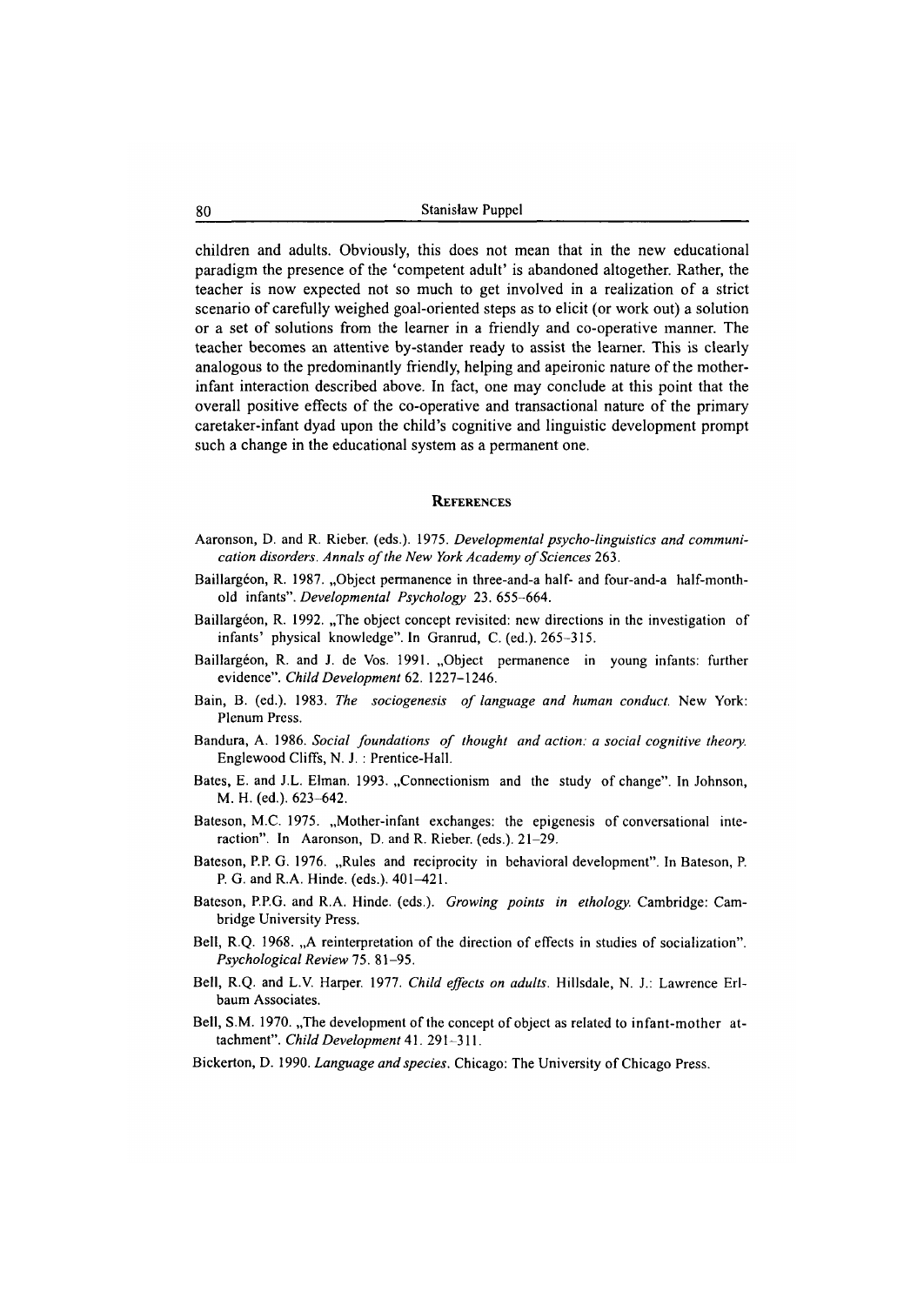- **Borer, H. and K. Wexler. 1987. "The maturation of syntax". In Roeper, T. and E. Williams, (eds.). 123-172.**
- **Bradley, R., B. Caldwell, S. Rock, C. Ramey, K. Barnard, C. Gray, M. Hammond, S. Mitchell, A. Gottfried, L. Siegel and D. Johnson. 1989. "Home environment and cognitive development in the frist three years of life: a collaborative study involving six sites and three ethnic groups in North America".** *Developmental Psychology* **25. 217-235.**
- Bruner, J.S. and V. Sherwood. 1976. "Peekaboo and the learning of rule structures". In **Bruner, J.S. et al. (eds.). 209-219.**
- **Bruner, J.S., A. Jolly and K. Silva, (eds.). 1976.** *Play: its role in development and evolution.* **New York: Basic Books.**
- Carey, S. and R. Gelman. (eds.). 1991. *The epigenesis of mind: essays on biology and cognition.* **Hillsdale, N. J.: Lawrence Erlbaum Associates.**
- **Chomsky, N. 1968.** *Language and mind.* **New York: Harcourt Brace Jovanovich.**
- **Count, E.W. 1973.** *Being and becoming human: essays on the biogram.* **New York: Van Nostrand Reinhold Company.**
- **Curtiss, S. 1977.** *Genie: a psycholinguistic study o f a modern-day 'wild child'.* **New York: Academic Press.**
- **Curtiss, S. 1981. "Feral children".** *Mental Retardation* **12. 129-161.**
- Elder, G.H., A. Caspi and G. Downey. 1986. "Problem behavior and family relationships: **life-course and intergenerational themes". In Sorensen, A.B. et al. (eds.).**
- Ellias, G., A. Hayes and J. Broerse. 1986. "Maternal control of covacalisation and interspeaker silences in mother-infant vocal engagements". *Journal of Child Psychology and Psychiatry* **27. 409-415.**
- Gibson, E.J. 1969. Principles of perceptual learning and development. New York: Apple**ton-Century-Crofts.**
- **Gibson, E.J. 1991.** *An odyssey in learning and perception.* **Cambridge, Mass.: The MIT Press.**
- Ginsburg, G.P. and B.K. Kilbourne. 1988. "Emergence of vocal alternation in motherinfant interchanges". *Journal of Child Language* 15. 221-235.
- **Granrud, C. (ed.). 1992.** *Carnegie-Mellon symposium on cognition. Vol. 23: Visual perception and cognition in infancy.* **Hillsdale, N. J.: Lawrence Erlbaum Associates.**
- **Gross, T.F. 1985.** *Cognitive development.* **Monterey, CA: Brooks/Cole.**
- **Holec, H. 1981.** *Autonomy in foreign language learning.* **Oxford: Pergamon Press.**
- Holec, H. 1988. *Autonomy and self-directed learning: present fields of application.* **Strasbourg: Council for Cultural Co-operation.**
- Hyams, N. 1986. *Language acquisition and the theory of parameters*. Dordrecht: **Reidel.**
- Itard, J.M.G. 1962 [1801]. The wild boy of Aveyron. New York: Appleton-Century-**Crofts.**
- **Johnson, M.H. (ed.). 1993.** *Brain development and cognition.* **Oxford:Blackwell.**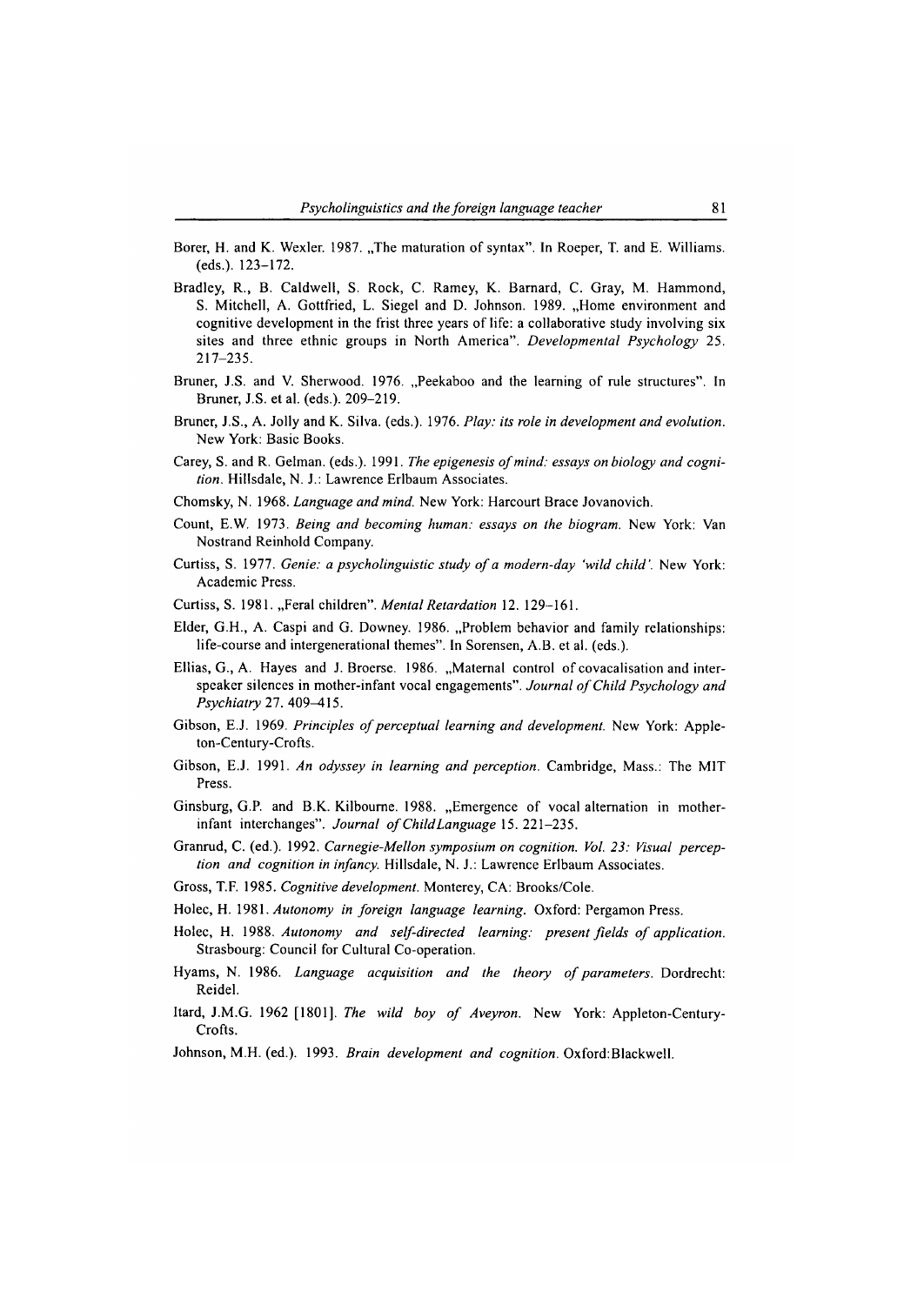- Johnson, M.L. 1995. "Swamped by the updates: expert systems, semioclasm, and apeironic education". *Stanford Humanities Review 4.* Issue 2: *Constructions of the mind.*
- Lewis, M.M. and R. Freedle. 1973. "Mother-infant dyad: the cradle of meaning". In **Pliner, P, et al. (eds.).**
- Lightfoot, D. 1989. The child's trigger experience degree-O learnability". *Behavioral and Brain Sciences* **12. 321-375.**
- **Lightfoot, D. 1991.** *How to set parameters: arguments from language change.* **Cambridge, Mass.: The MIT Press.**
- Lightfoot, D. 1994. "Degree-O learnability". In Lust, B. et al. (eds.). Vol. 2. 453-471.
- **Lust, B., M. Suner and J. Whitman, (eds.). 1994.** *Syntactic theory and firstlanguage acquisition: cross-linguistic perspectives.* **Vol. 2.** *Binding, dependencies, and learnability.* **Hillsdale, N. J.: Lawrence Erlbum Associates.**
- **Mead, M. 1970.** *Culture and commitment: a study o f the generation gap.* **Garden City, N.Y.: Natural History Press.**
- **Mehler, J. and R. Fox. (eds.). 1985.** *Neonate cognition: beyond the blooming, buzzing confusion.* **Hillsdale, N. J.: Lawrence Erlbaum Associates.**
- Meisels, S.J. and J. Shonkoff. (eds.). 1989. *Early intervention: a handbook of theory*, *practice, and analysis.* **Cambridge: Cambridge University Press.**
- Newport, E. 1990. "Maturational constraints on language learning". *Cognitive Science* **14. 11-28.**
- Novak, J. 1977. *A theory of education*. Ithaca: Cornell University Press.
- **Pliner, P., L. Krames and T. Alloway. (eds.). 1973.** *Communication and affect: language and thought.* **New York: Academic Press.**
- **Roeper, T. and E. W illiam s, (eds.). 1987.** *P aram eter settin g.* **Dordrecht: Reidel.**
- **Rogoff, B. 1990.** *Apprenticeship in thinking: cognitive development in social context.* **New York: Oxford University Press.**
- Sameroff, A. and B. Fiese. 1989. "Transactional regulation and early intervention". In **Meisels, S.J. and J. Shonkoff. (eds.).**
- Simons, R.L., L.B. Whitbeck, R.D. Conger and C. Wu. 1991. "Intergenerational trans**mission of harsh parenting".** *Developmental Psychology 21.* **159-171.**
- **Sorensen, A.B., F.E. Weinert and L.R. Sherrod, (eds.). 1986.** *Human development and the life course: multidisciplinary perspectives.* **Hillsdale, N.J.: Lawrence Erlbaum Associates.**
- **Spelke, E.S. 1985. "Perception of unity, persistence, and identity: thoughts on infants'** conceptions of objects". In Mehler, J. and R. Fox. (eds.). 89-113.
- Spelke, E.S. 1990. "Principles of object perception". *Cognitive Science* 14. 29-56.
- Spelke, E.S. 1991. "Physical knowledge in infancy: reflections on Piaget's theory" In Carey, **S. and R. Gelman. (eds.). 133-169.**
- **Sroufe, L.A., R.G. Cooper, G.B. DeHart, M.E. Marshall and U. Bronfenbrenner. 1996.** *Child development: its nature and course.* **3rd ed. New York: McGraw-Hill.**